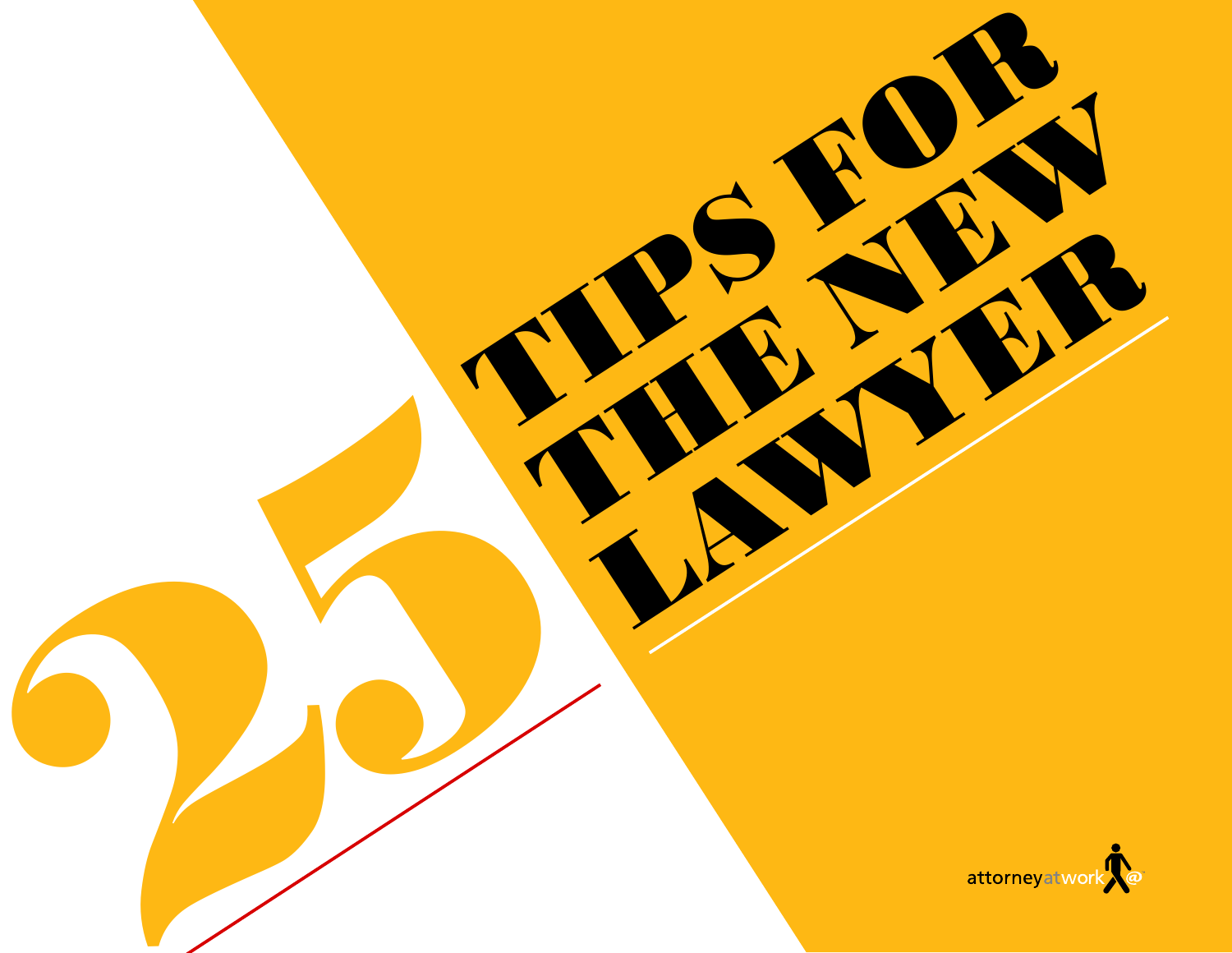

This is not going to be easy. But you knew that well before you passed the bar (Congratulations, by the way!). There are a lot of lessons you will need to learn the hard way. Still. It would be nice, wouldn't it, to have a slight edge when starting out as a new lawyer? Perhaps an older, savvier friend to fill you in on subtler codes of conduct or to introduce you to the court clerk. Someone to grab you by the elbow and steer you away from trouble and toward better decisions. Or even a cranky old guy to "teach you a thing or two."

We think so, too. So consider this list of tips and truths your friendly kick to the shins under the conference table and, in some cases, a not-so-subtle kick in the pants. We compiled "25 Tips for the New Lawyer" to help you get out of the blocks with the best start possible. Whether you're backed up by an army of support staff and senior partners or braving it solo, soak up some of this sound advice and see if it doesn't help the hard lessons come a little easier.

(Pssssst. You'll find more than just 25 great tips here—there are also 50+ links to some of Attorney at Work's most popular posts.)

–Merrilyn Astin Tarlton

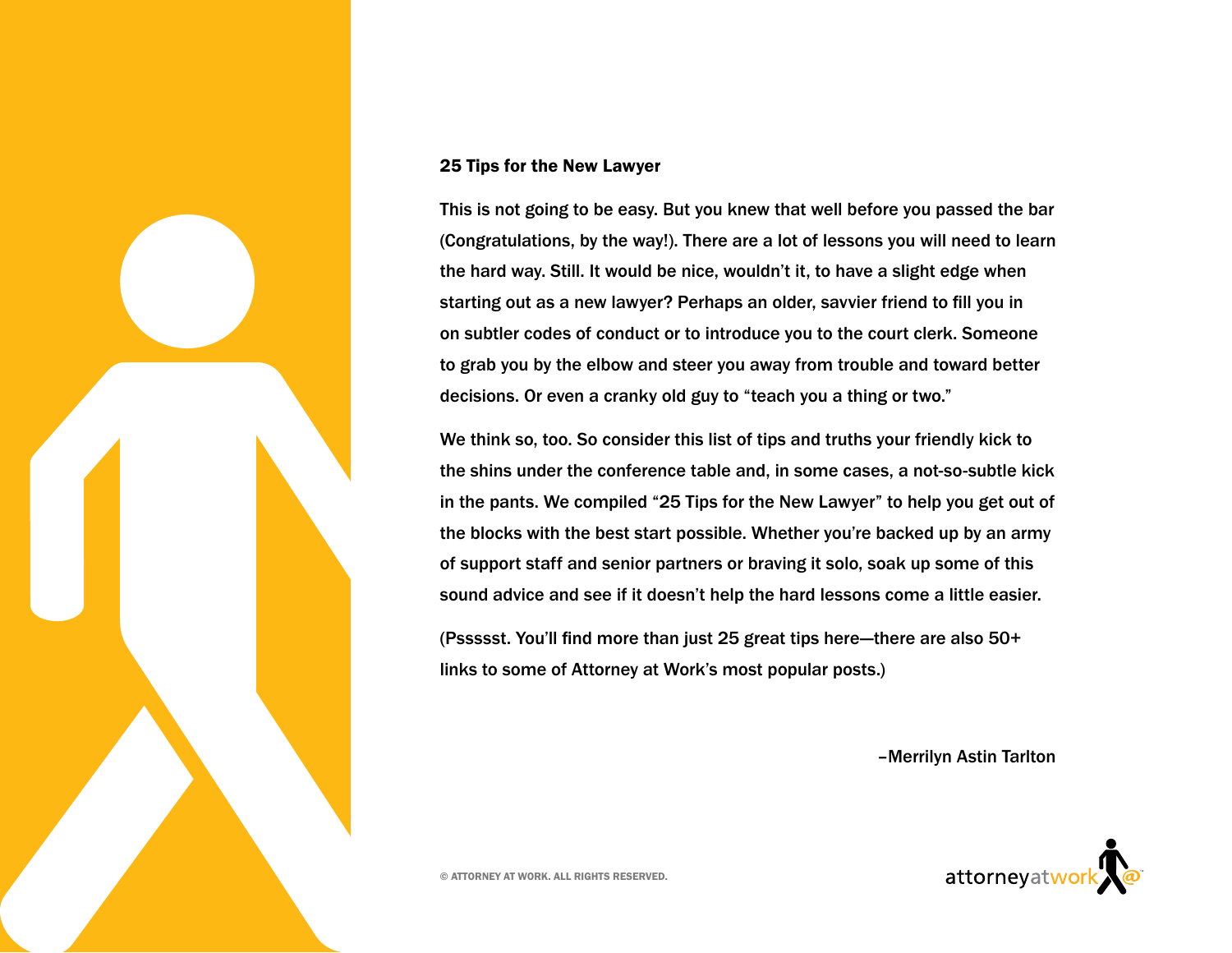Related Links: instinct, you do not have to know the answer to your do not have to know the answer to be a smarty pay out of the answer to contrary to you contrary to you an experiment of the answer to contrary the answer to be a smarty

*[The Importance of Being Trained](http://www.google.com/url?q=http%3A%2F%2Fwww.attorneyatwork.com%2Farticles%2Fthe-importance-of-being-trained&sa=D&sntz=1&usg=AFQjCNGCNr7P6SqB2vHQu6GFKISJHvF9aQ) [Startup Advice from Women Lawyers](http://www.google.com/url?q=http%3A%2F%2Fwww.attorneyatwork.com%2Farticles%2Frisky-business-startup-advice-from-women-lawyers&sa=D&sntz=1&usg=AFQjCNHVcjHghEQpYzclVVmt2ciSTN8RIA)* **[Curmudgeon's Perspective: Decisions, Decisions](http://www.google.com/url?q=http%3A%2F%2Fwww.attorneyatwork.com%2Farticles%2Fdecisions-decisions&sa=D&sntz=1&usg=AFQjCNEcycitA9sqyETuuh_yga7Db3Abyg)**<br> **Curmudgeon's Perspective: Decisions, Decisions**<br> **Curmudgeon's Perspective: Decisions, Decisions**<br> **Curmudgeon's Perspective: Decisions, Decisions**<br> **Curmudgeon's Perspect** There are people around you who know more than<br>there are people around you who know the answer to everything. Besides, nobody illes a smarty pants.<br>are people around you. Contrary the ansarty pants.<br>are people around you. Contrary the a smarty pants.<br>are people around you. Contrary the a smarty pants.<br>are people around

you do. Let them help you. Contrary to your every paid at a property of the animal you. Contrary the answer to<br>here are people around you. Contrary the answer to your every<br>here are people around you. Contrary the a smarty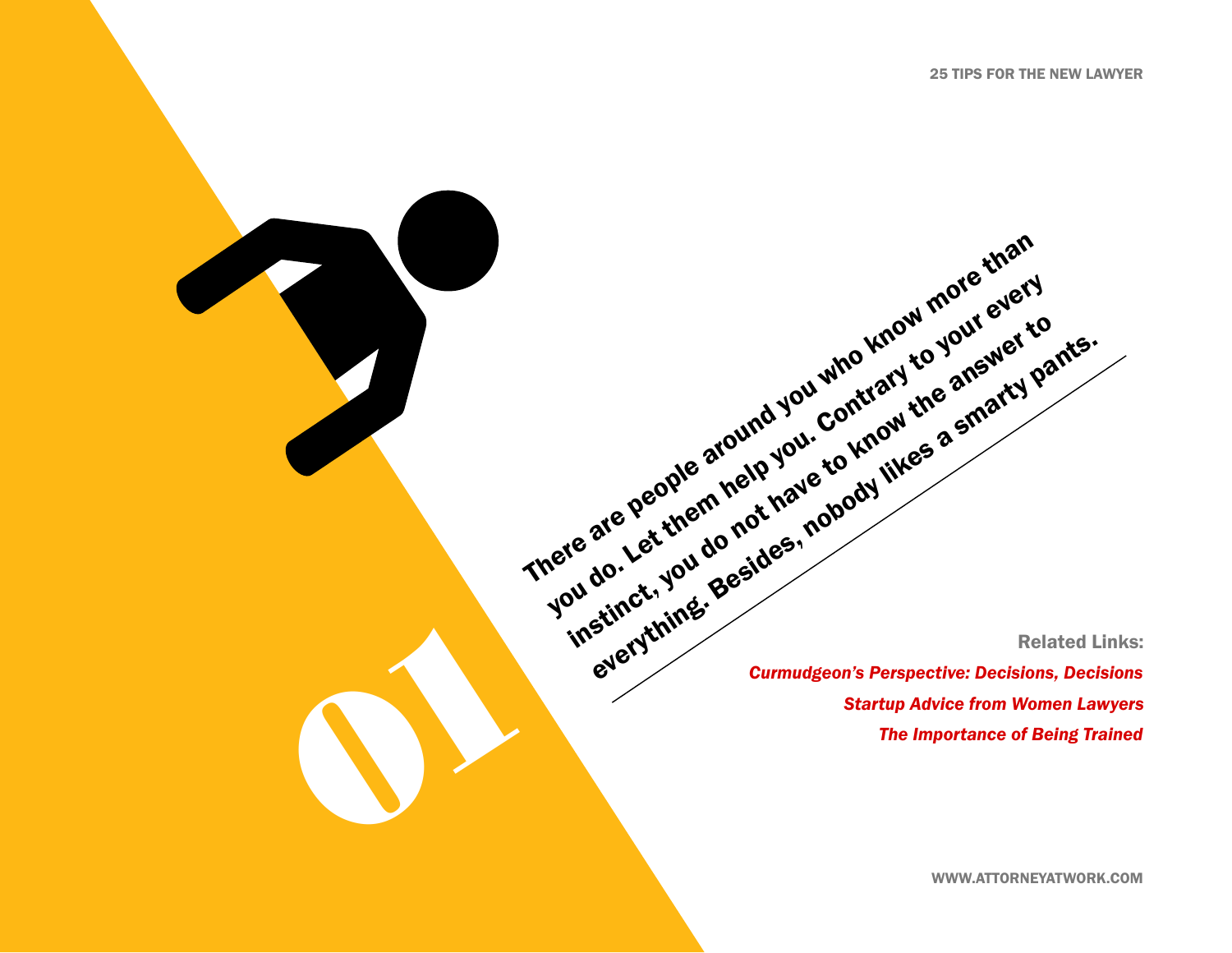Related Links:

*[The Elephant in the Office](http://www.google.com/url?q=http%3A%2F%2Fwww.attorneyatwork.com%2Farticles%2Fthe-elephant-in-the-office&sa=D&sntz=1&usg=AFQjCNHWvTSdeOTBWX0ZX2Okhs_-dSFwAA)* Relationship to their pay grade.

*[What Can a Marketing Assistant Do for You?](http://www.google.com/url?q=http%3A%2F%2Fwww.attorneyatwork.com%2Farticles%2Fwhat-can-a-marketing-assistant-do-for-you&sa=D&sntz=1&usg=AFQjCNG748fWkQDv9w5MbEBphljgU_rjQA)* So keep your staff happy.

*[Stupid Mistakes Lawyers Make with Their Computers](http://www.google.com/url?q=http%3A%2F%2Fwww.attorneyatwork.com%2Farticles%2Fstupid-mistakes-that-lawyers-make-with-technology&sa=D&sntz=1&usg=AFQjCNGgnXBf2dealHnTo0dY7lbq6XMihw)*

As a general rule, the ability an individual has to

s a general rule, the ability an individual inverse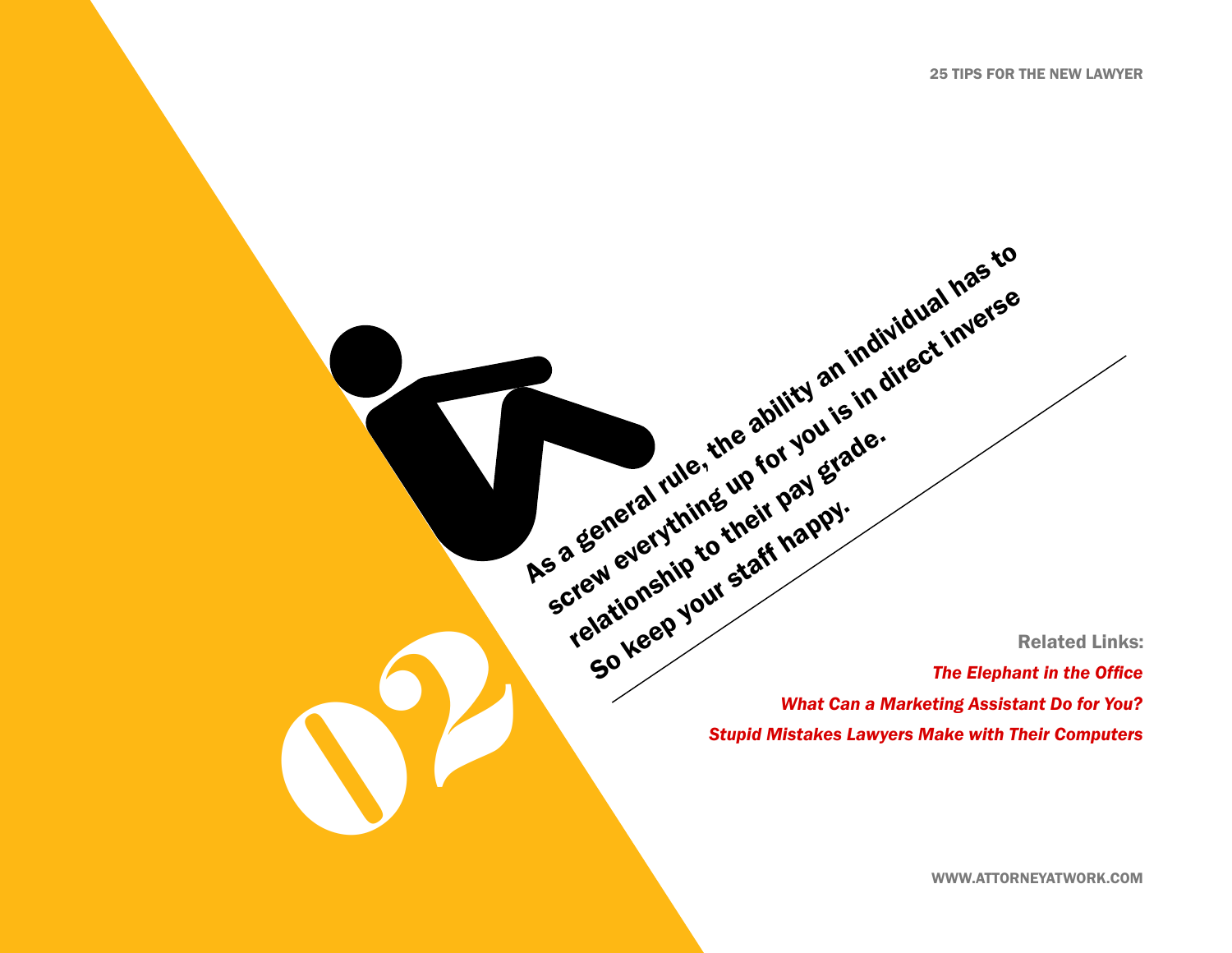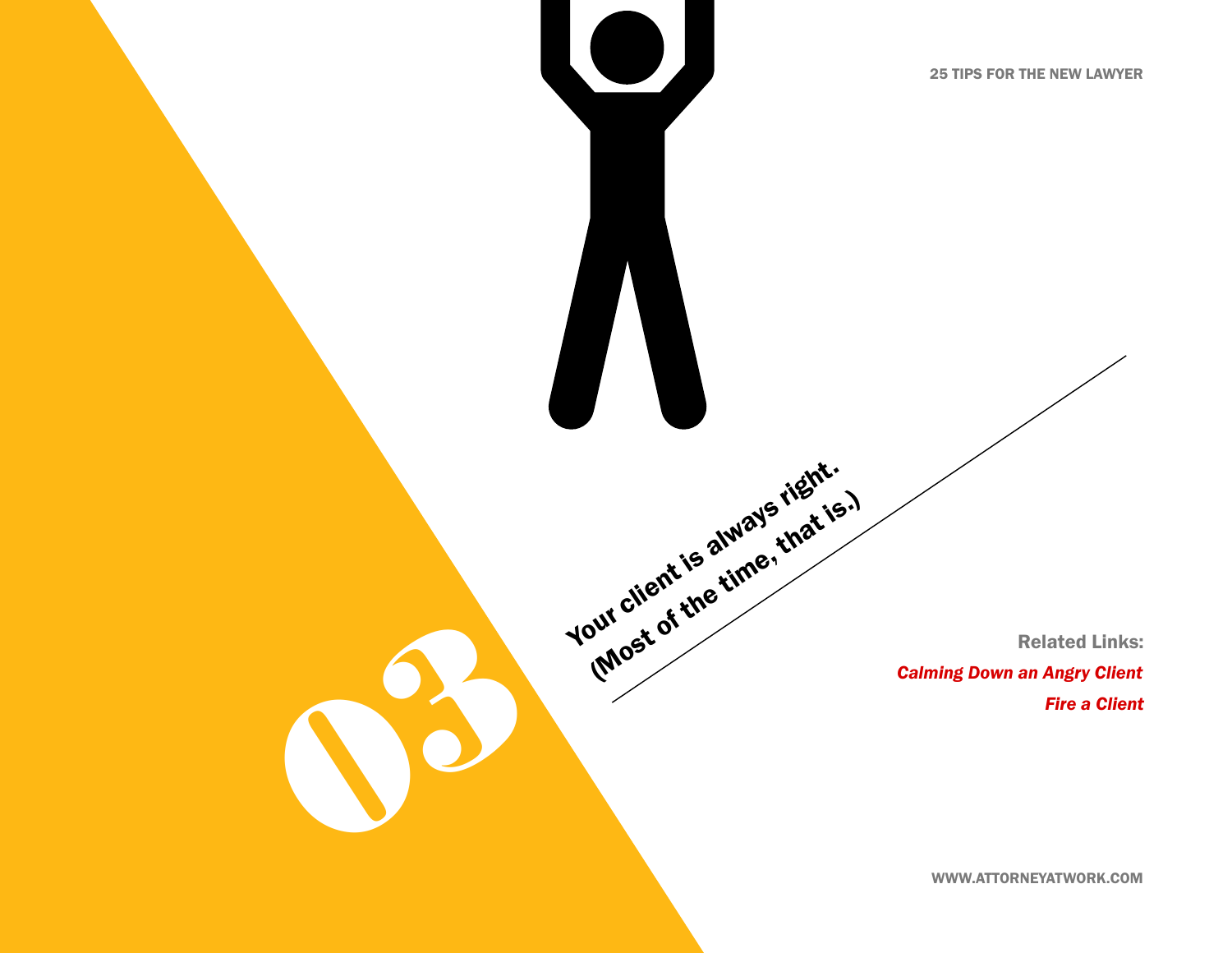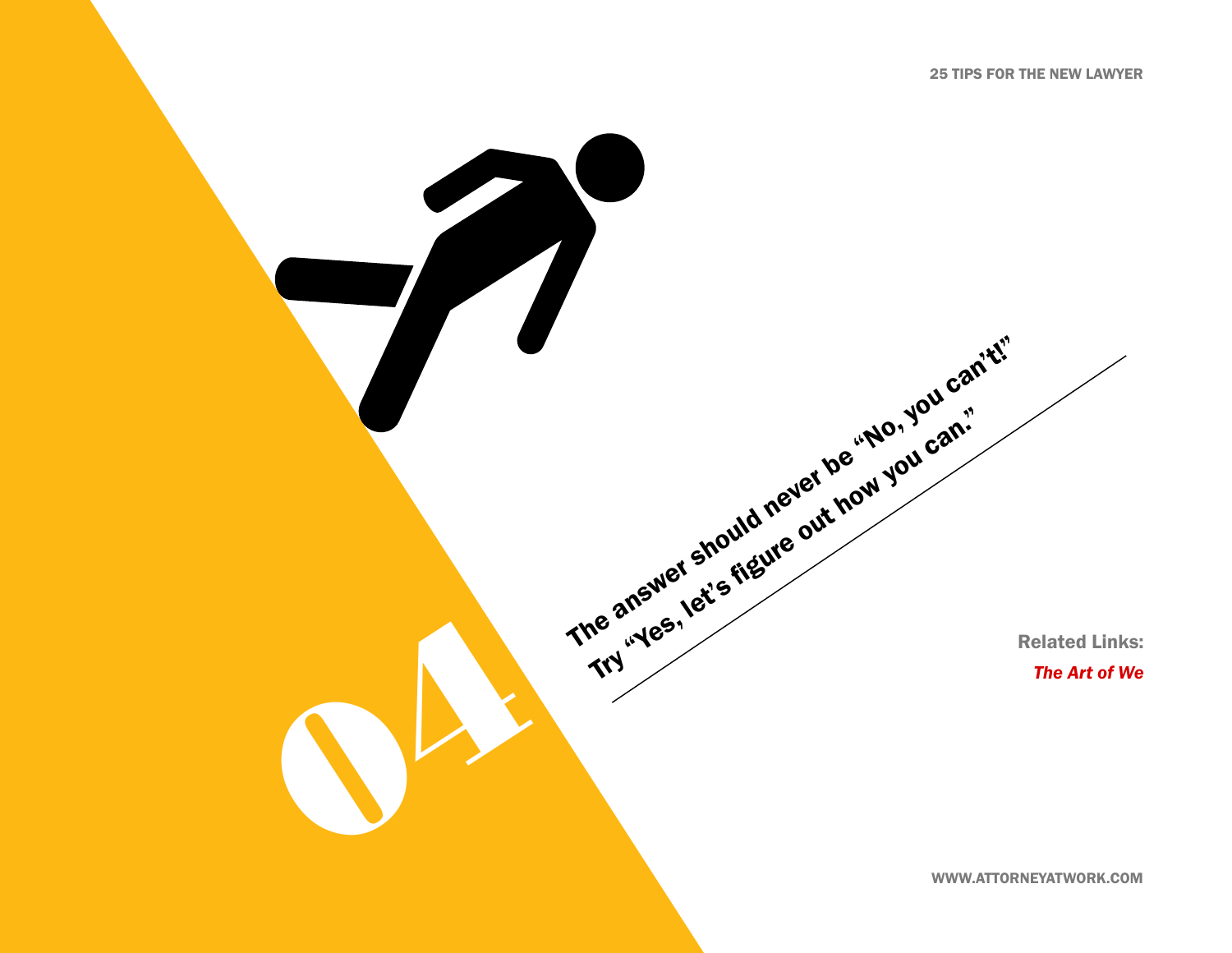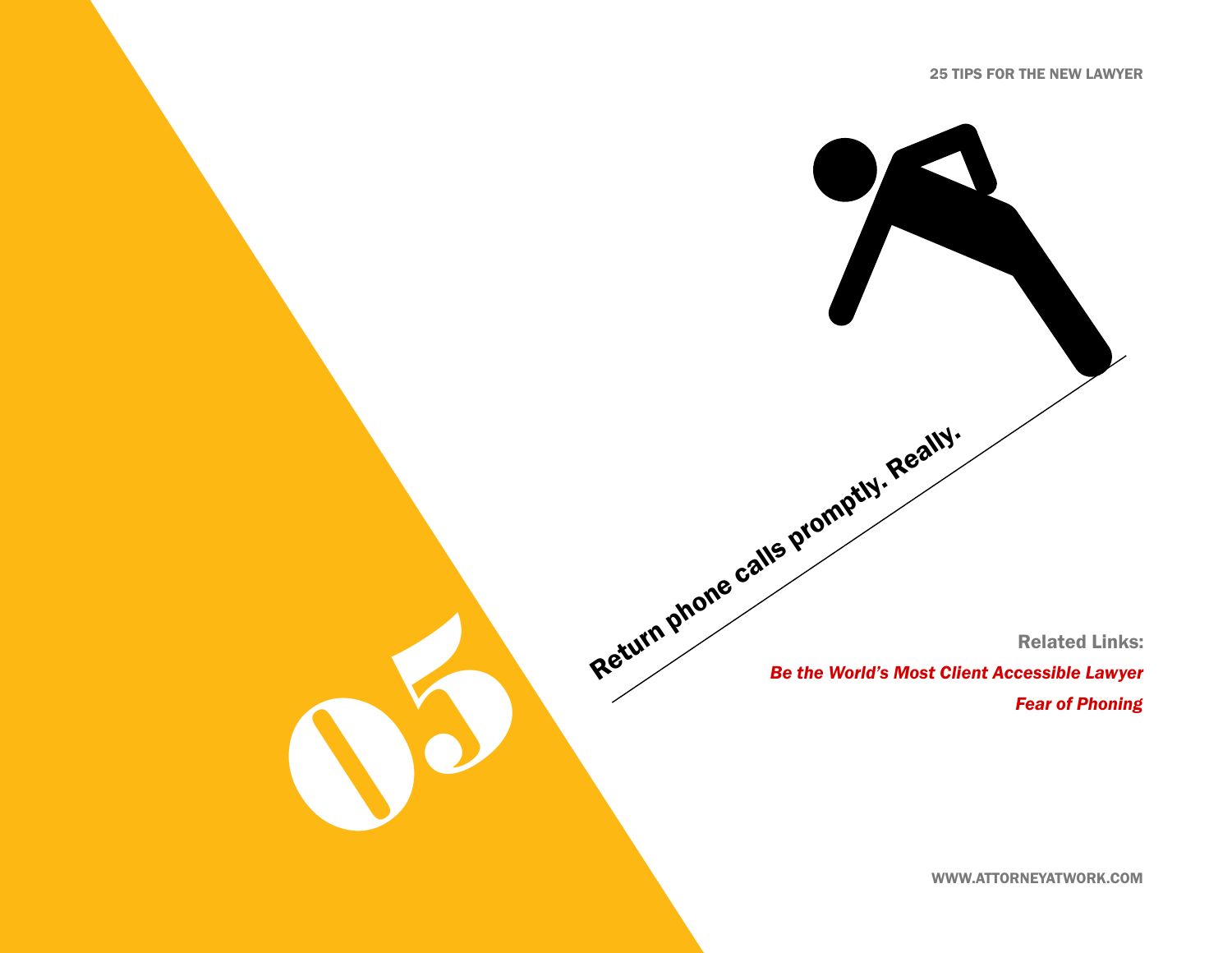Related Links: to the really juicy stuff, you're going to have to pay you. You me, gut so have to have to have to have to have to have to have to have to have to have to have to have to have to have to have to have to have to have to hav

*[Managing Up](http://www.attorneyatwork.com/articles/managing-up)*

*[You're Hired! Here's How to Stay That Way](http://www.attorneyatwork.com/articles/youre-hired-heres-how-to-stay-that-way)* carry someone else's brief bag. Carry and the really luber and the form of the to his equipment of the to his equipment of the to his equipment of the to his equipment of the to his equipment of the to his equipment of the

You are going to have to pay your dues. It may<br>all the going to have to pay you. You may not it for it.<br>You are going to have near take credit for it. for

seem the work is beneath you to gaing to you. You may not it but

entoy it. Others may take credit for it. But to get<br>are going to have to pay your you may but to get<br>are going to have to pay you. You may but to have to<br>are going to have to pay take credit for it. But ageto<br>are going to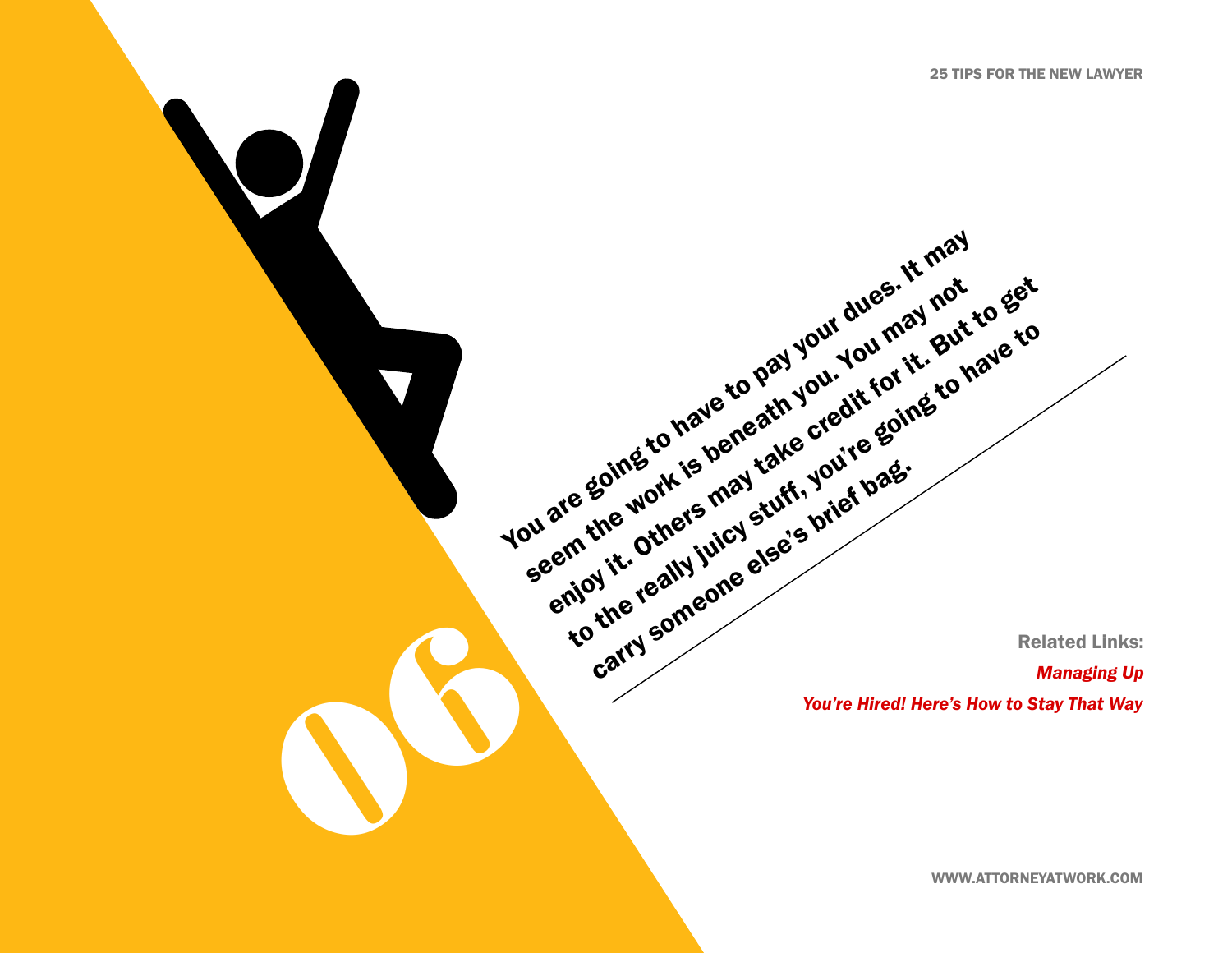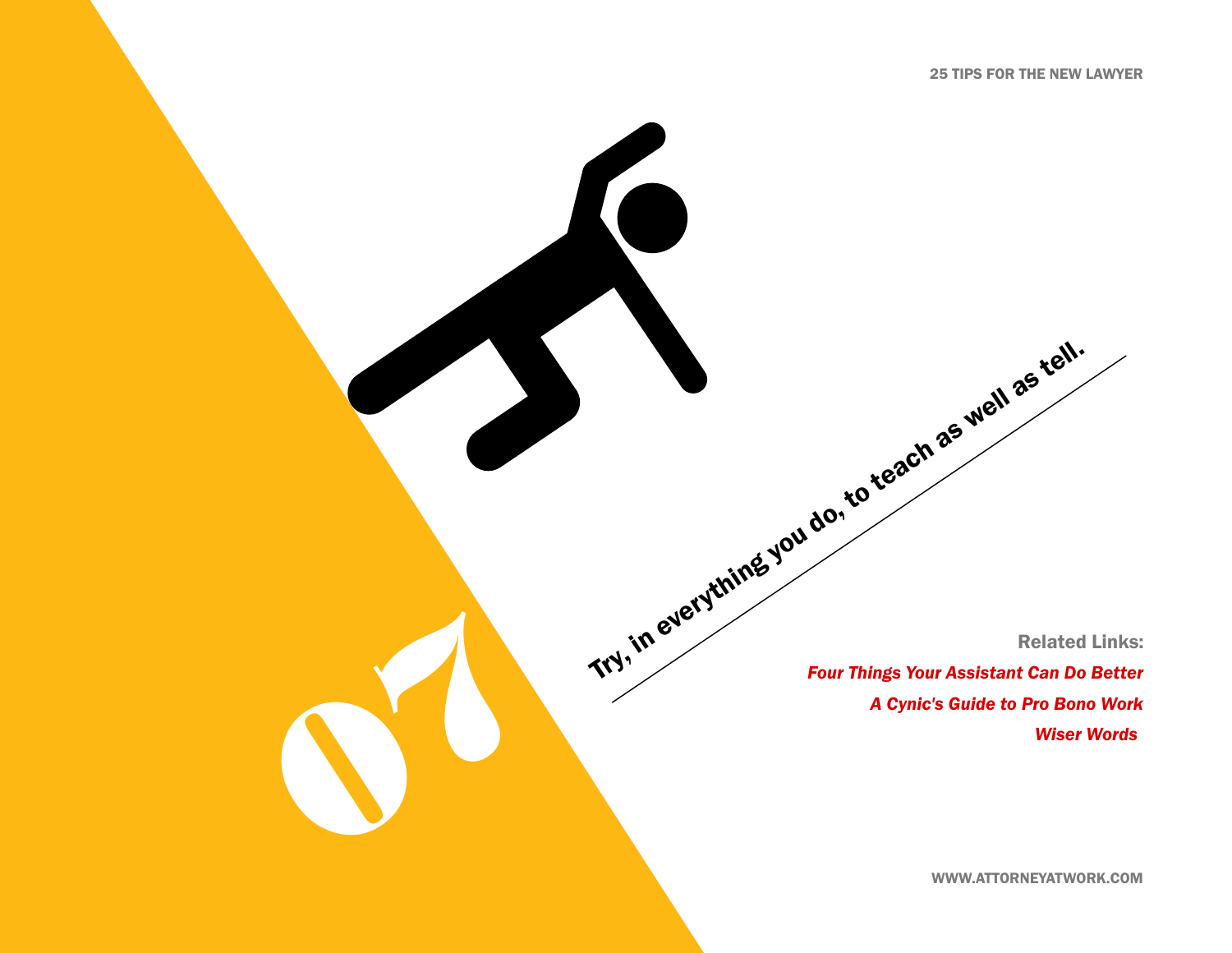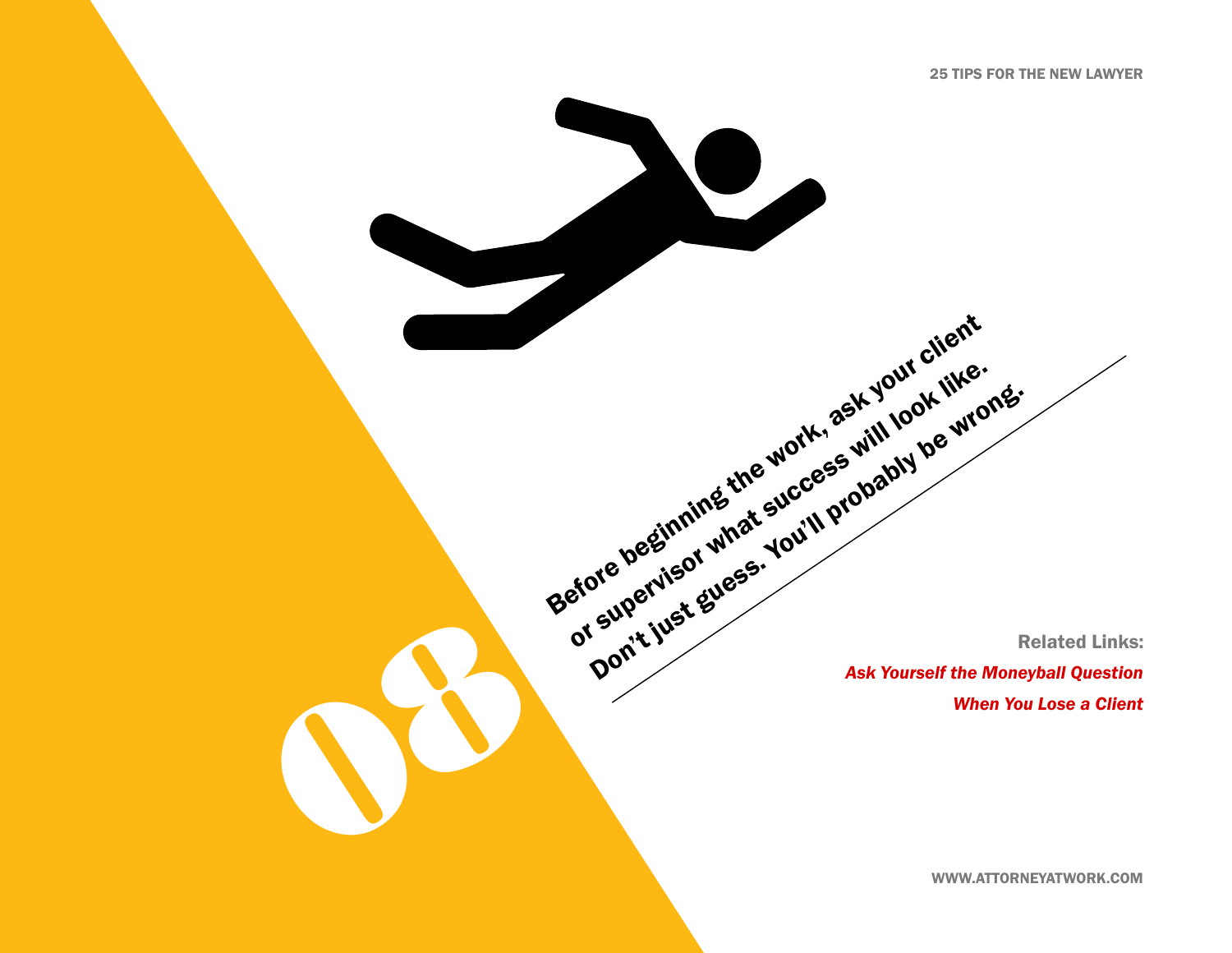Related Links:

**[10 Ways to Avoid a Malpractice Claim](http://www.attorneyatwork.com/articles/10-ways-to-avoid-a-malpractice-claim)** 10 Ways to Avoid a Malpractice Claim Even if people don't want to give them to you.<br>Du are responsible for getting all the m to you.<br>Even if people don't want to give them Rela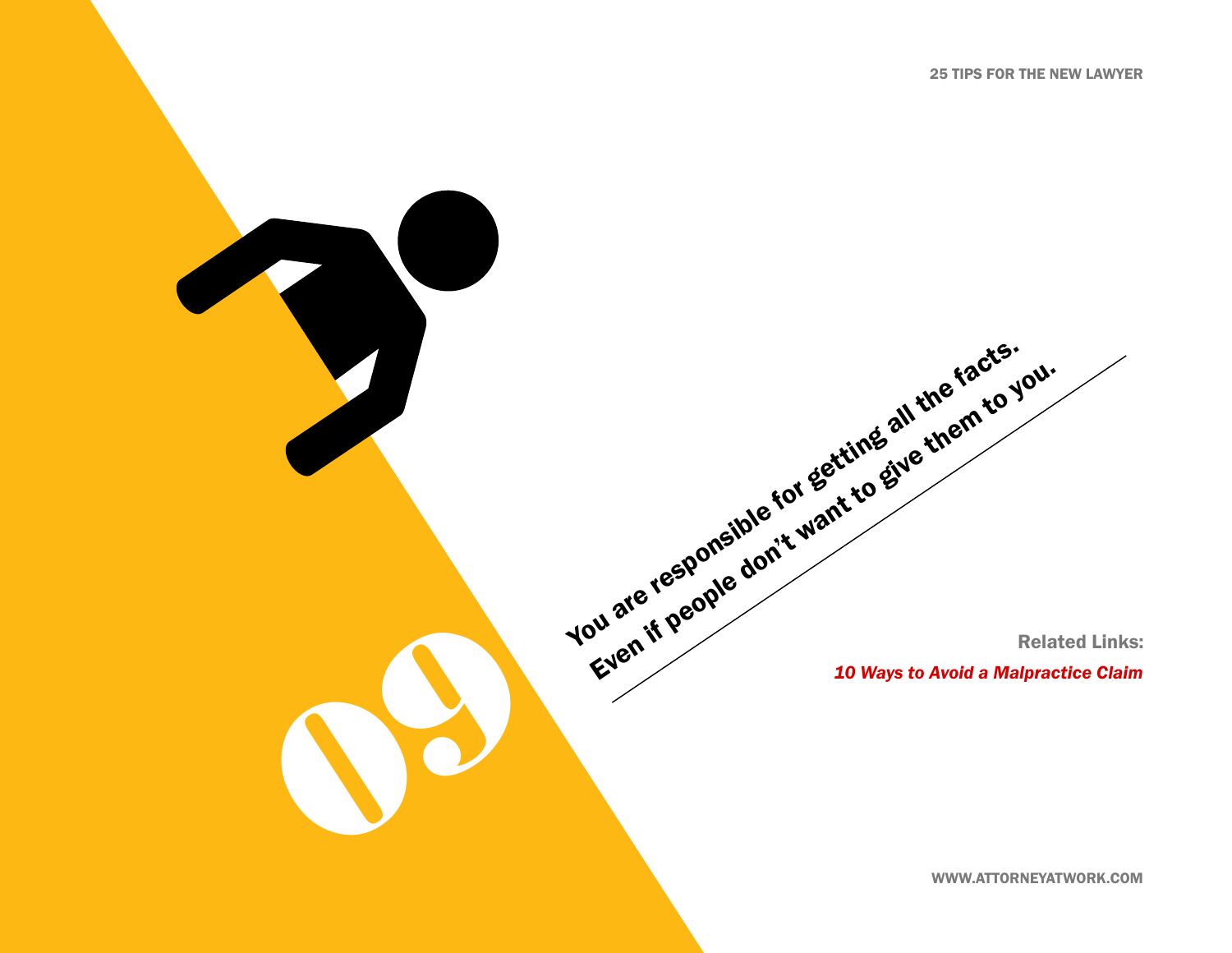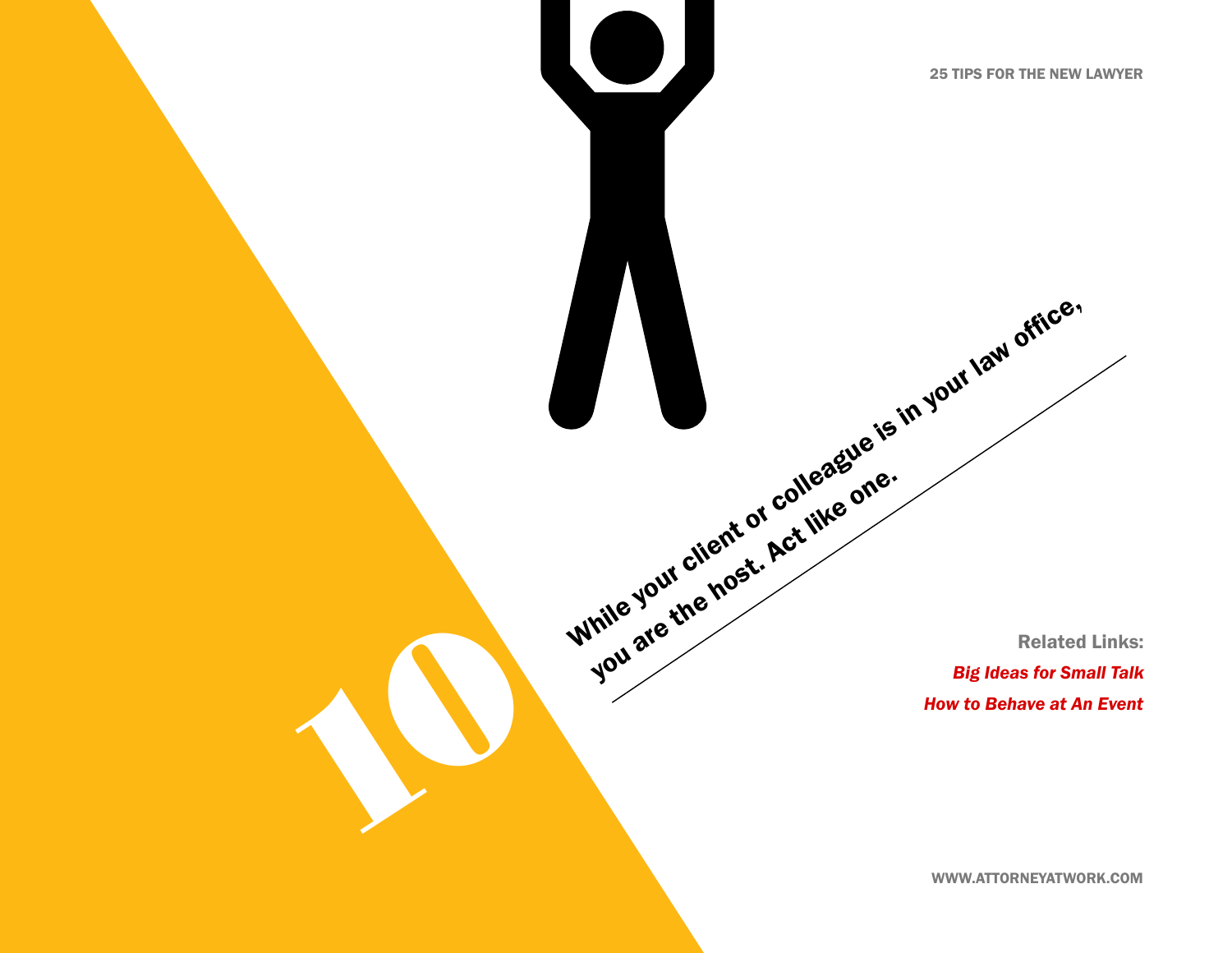Related Links:

*[Essential Cloud Apps for Lawyer](http://www.attorneyatwork.com/articles/the-essential-cloud-top-tools-for-lawyers) [Surprise Your Client](http://www.attorneyatwork.com/articles/surprise-your-clients)*

Under-promise and over-deliver.

Under-promise and over-ound.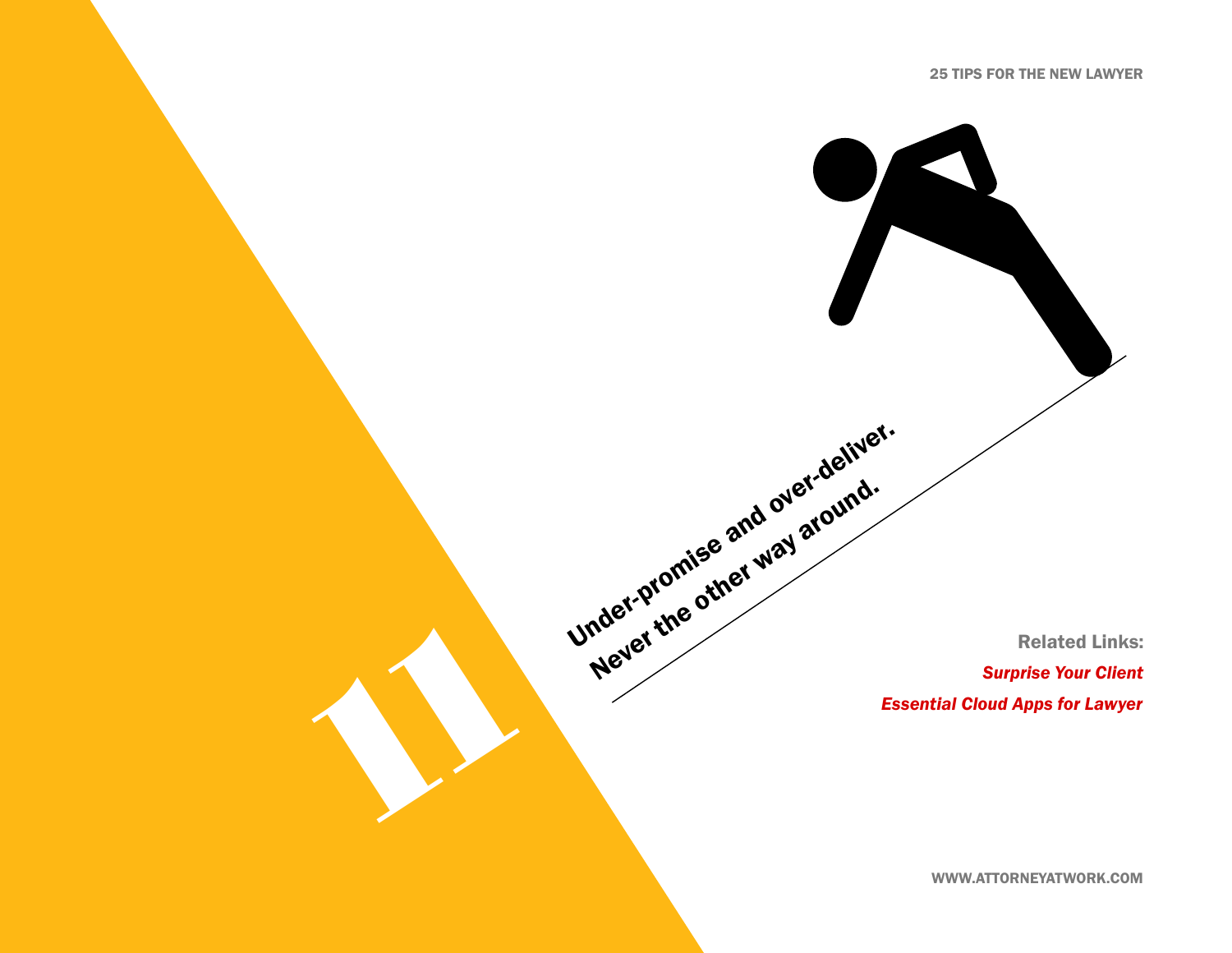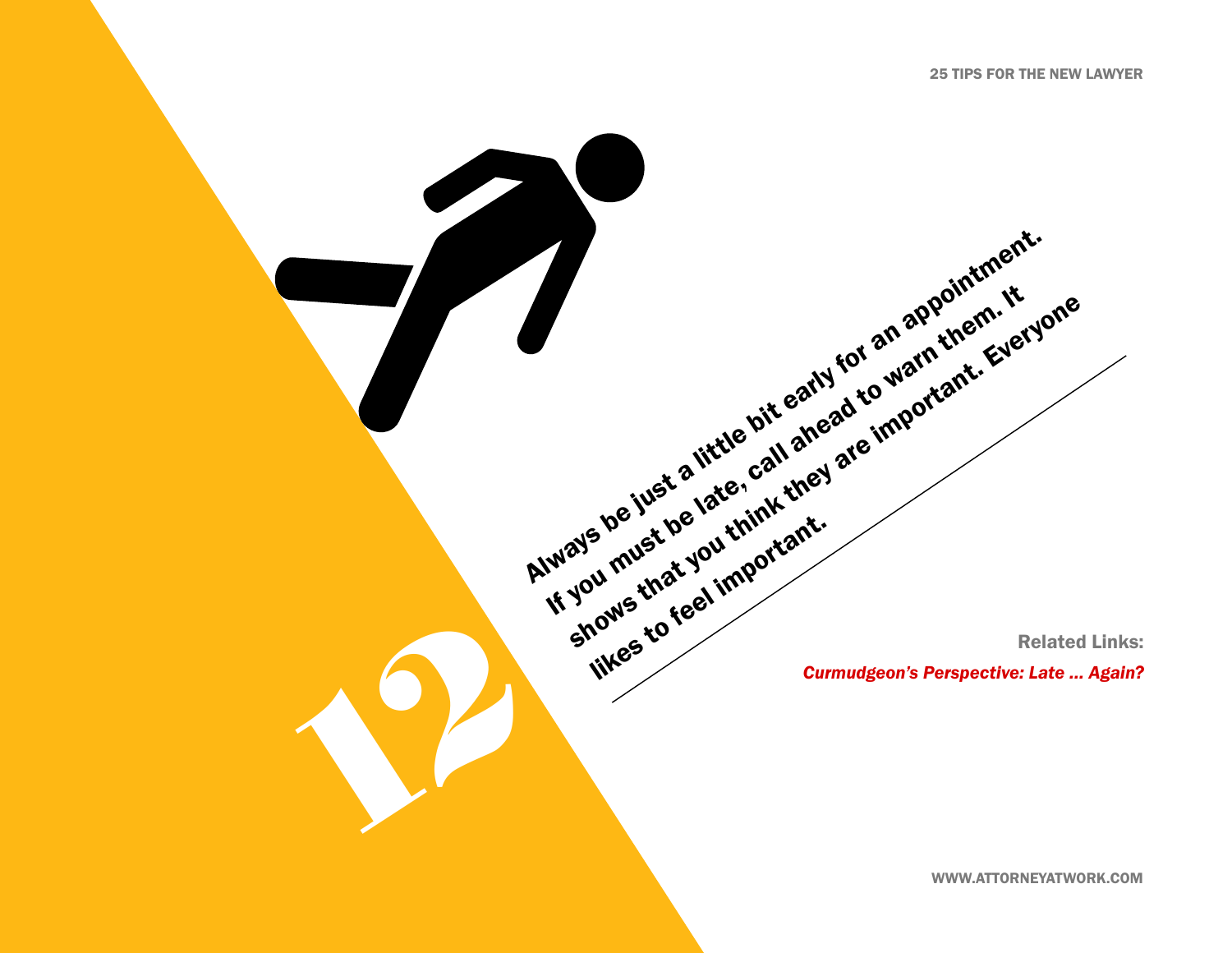Related Links: the little pieces and then try to make a decent big<br>the little pieces and then try to make a decent big<br>give out the little pieces and then try to make a decent big<br>the little pieces and then.

> *[Organize Your Brain with Mindmapping](http://www.attorneyatwork.com/articles/organize-your-brain-with-mind-mapping) [Now for Something Completely Different](http://www.attorneyatwork.com/articles/now-for-something-completely-different)*

It's much easier to look at the big picture first and<br>the big picture first and with<br>it's much easier to look at then it's fore a decent

it's mule out of them.

figure out the pieces and then it is to fiddle with<br>smuch easier to look at the big picture fiddle with<br>smuch easier to look at the big picture a decent h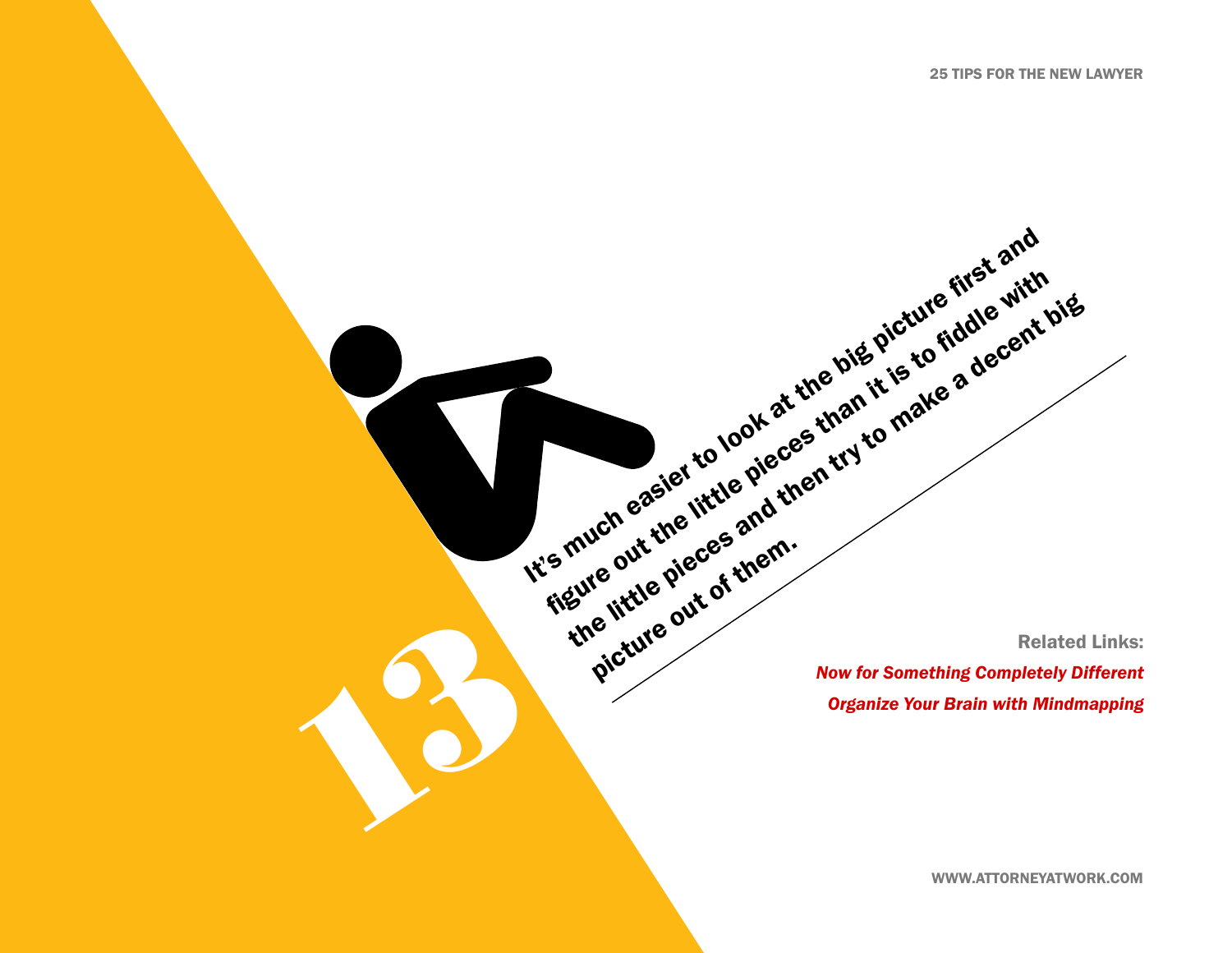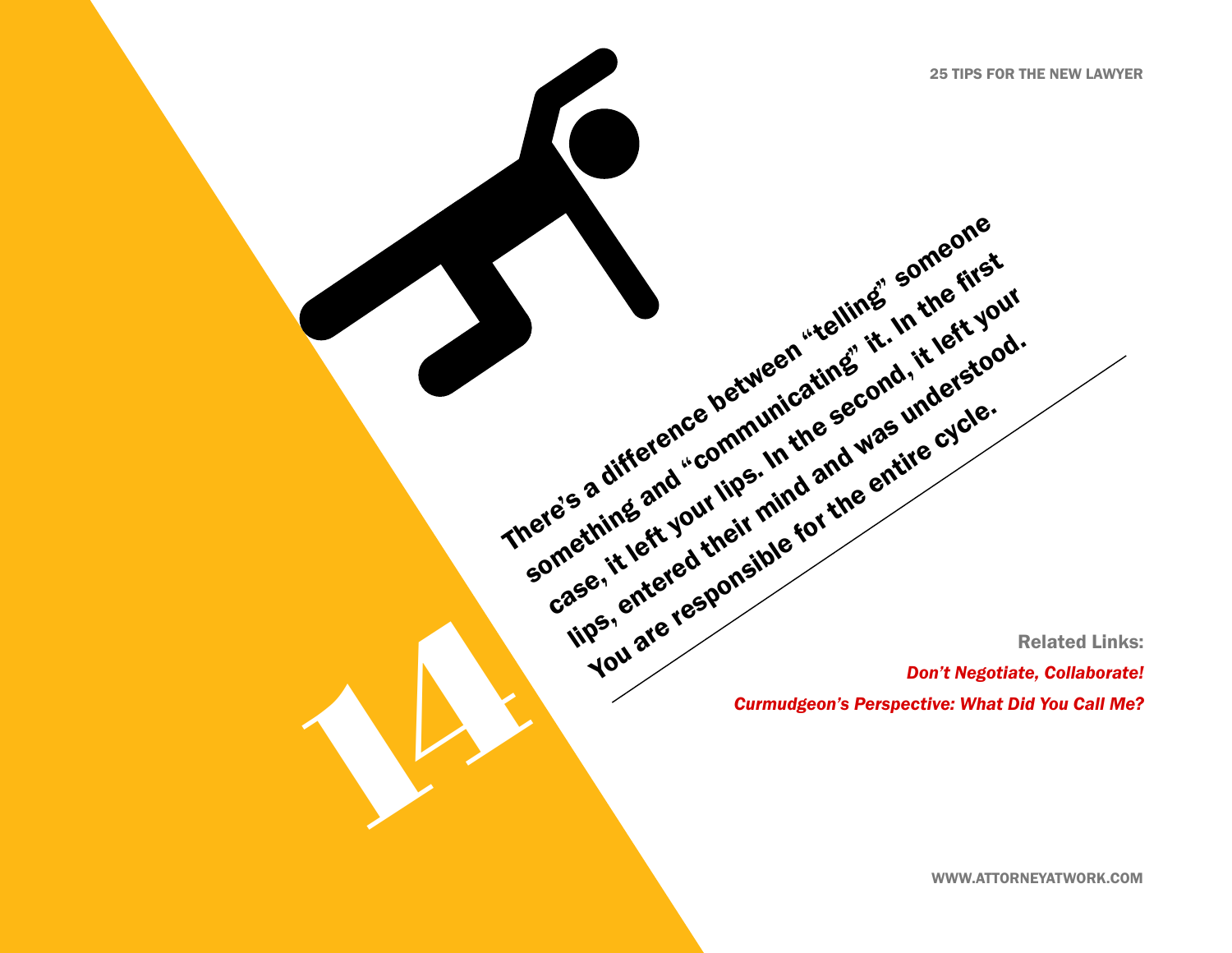Related Links: *[Getting the Fee You Deserve](http://www.attorneyatwork.com/articles/getting-the-fee-you-deserve) [First Figure Out Your Fee](http://www.attorneyatwork.com/articles/first-figure-out-your-billing-strategy) [The Best Pricing Advice Ever](http://www.attorneyatwork.com/articles/the-best-pricing-advice-ever)* In your num, your citems is work has to them. Try to think like your client. Always.

While people around you may be worried about

their noutly rate in relationship to diverse the working of the thermal proceeds to the proceed and the proceed of the stock is a the value of the stock of the proceed of the stock is the proceed of the proceed of the proc

in your firm, you the your client. Always.<br>In the people around you may be worried about it in<br>the people around you clients is worried about it in<br>the people around you client and has to the<br>in your firm, your client and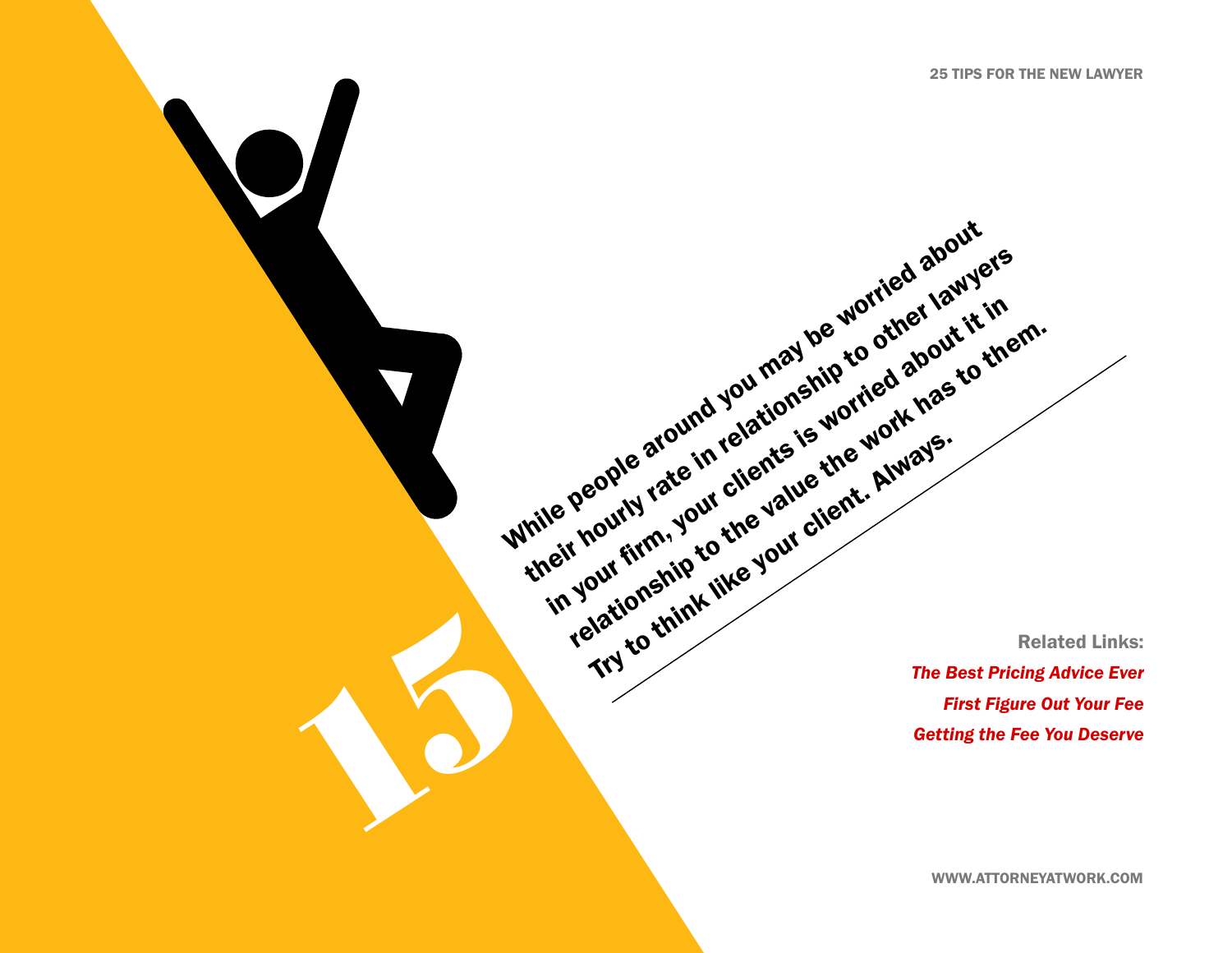Related Links: Maintain your instruments it to rest and renew as it to rest and renew as it to rest and renew as it to rest and renew the street

*[Knockout Burnout](http://www.attorneyatwork.com/articles/knockout-burnout)*

**[Take Charge of Your Destiny](http://www.attorneyatwork.com/articles/your-daily-horoscope-take-charge-of-your-destiny)**<br> **Take Charge of Your Destiny** 

*[Choose One Thing](http://www.attorneyatwork.com/articles/choose-one-thing)*

capacity to do the important stuff.<br>
Late Charge of Your Brain by Going Office<br>
Capacity to do the important<br>
Take Charge of Your Destiny<br> [Supercharge Your Brain by Going Offline](http://www.attorneyatwork.com/articles/supercharge-your-brain-by-going-offline)

Maintain your instrument.<br>Maintain your instrument.

It is a work nard and do "important stuff." In fact<br>aintain your instrument. to rest and renew as its<br>aintain your instrument. to rest and renew as the<br>aintain your nard and do "important stuff."

is to work hard and do "important stuff." In fact,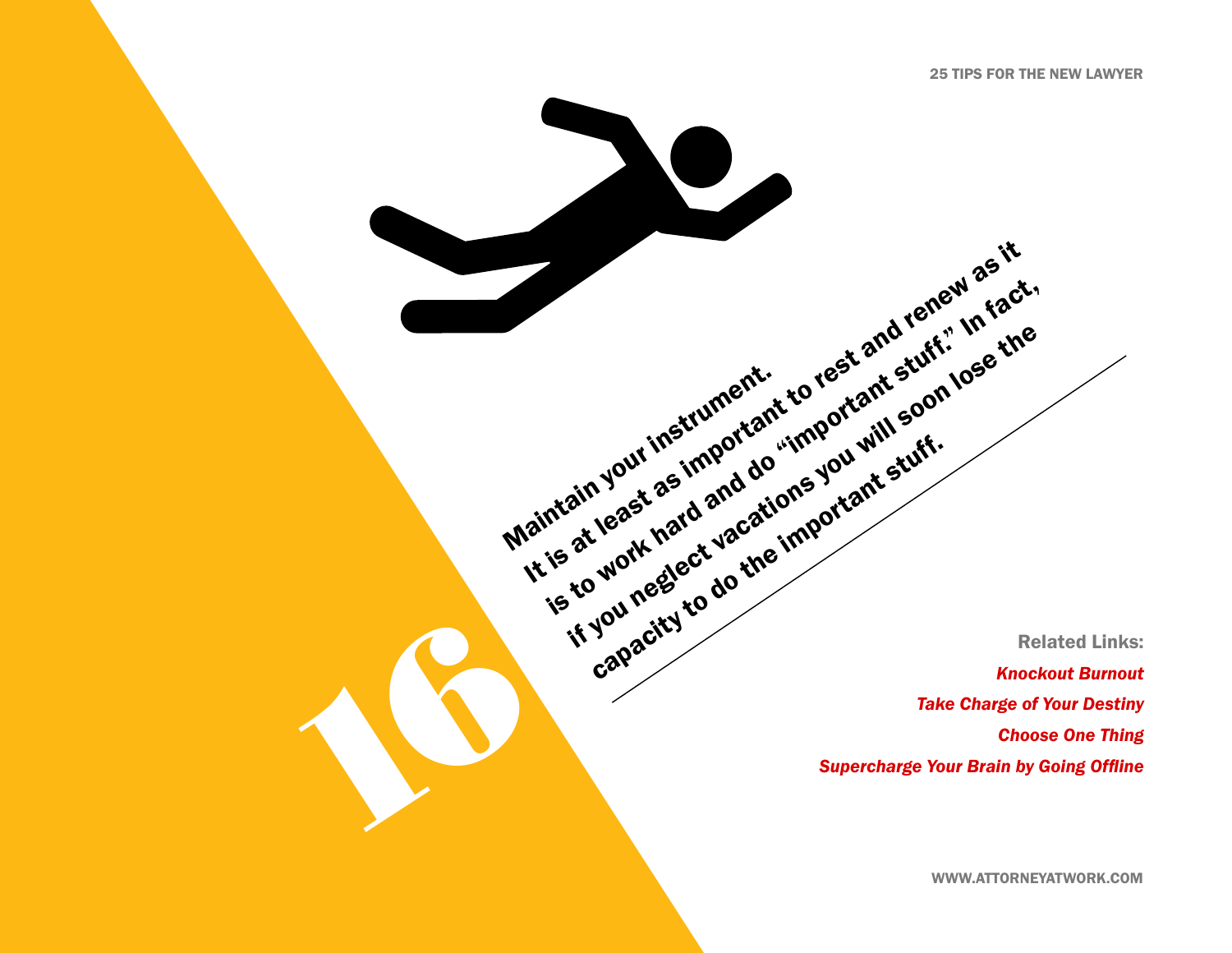were the smartest. Bright people will come<br>ine a the best and the long term of feel.<br>Ine a the thought. The long dory of will come<br>ine a the more momentary elone will come<br>in the the smartest. Bright people will<br>is wrote t

were the smartest. Bright work in the seath. *[The Cost of Switching Law Firms](http://www.attorneyatwork.com/articles/the-cost-of-switching-law-firms) [Take It From the Wonder Pets](http://www.attorneyatwork.com/articles/take-it-from-the-wonder-pets)* back to work with you again.

Sometimes the best answer is the one dige that sometimes the best answer, included a that will increase that will be that will

far surpass the martest, Bright people will come the the more different payor feeling you<br>himes the best answer of , bcknowtern payoring you<br>times the best anought of the long tory of feeling<br>imes the more more pright peop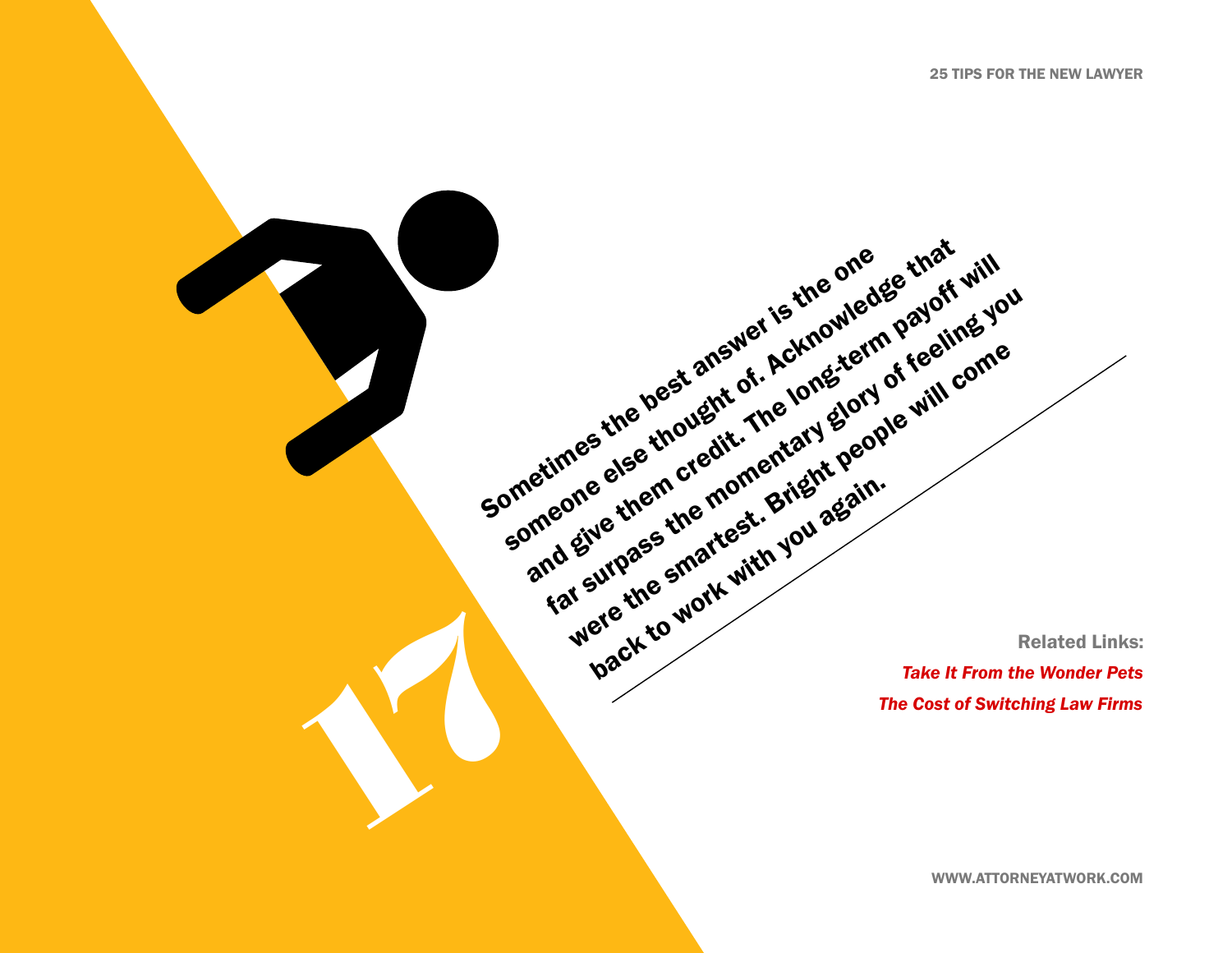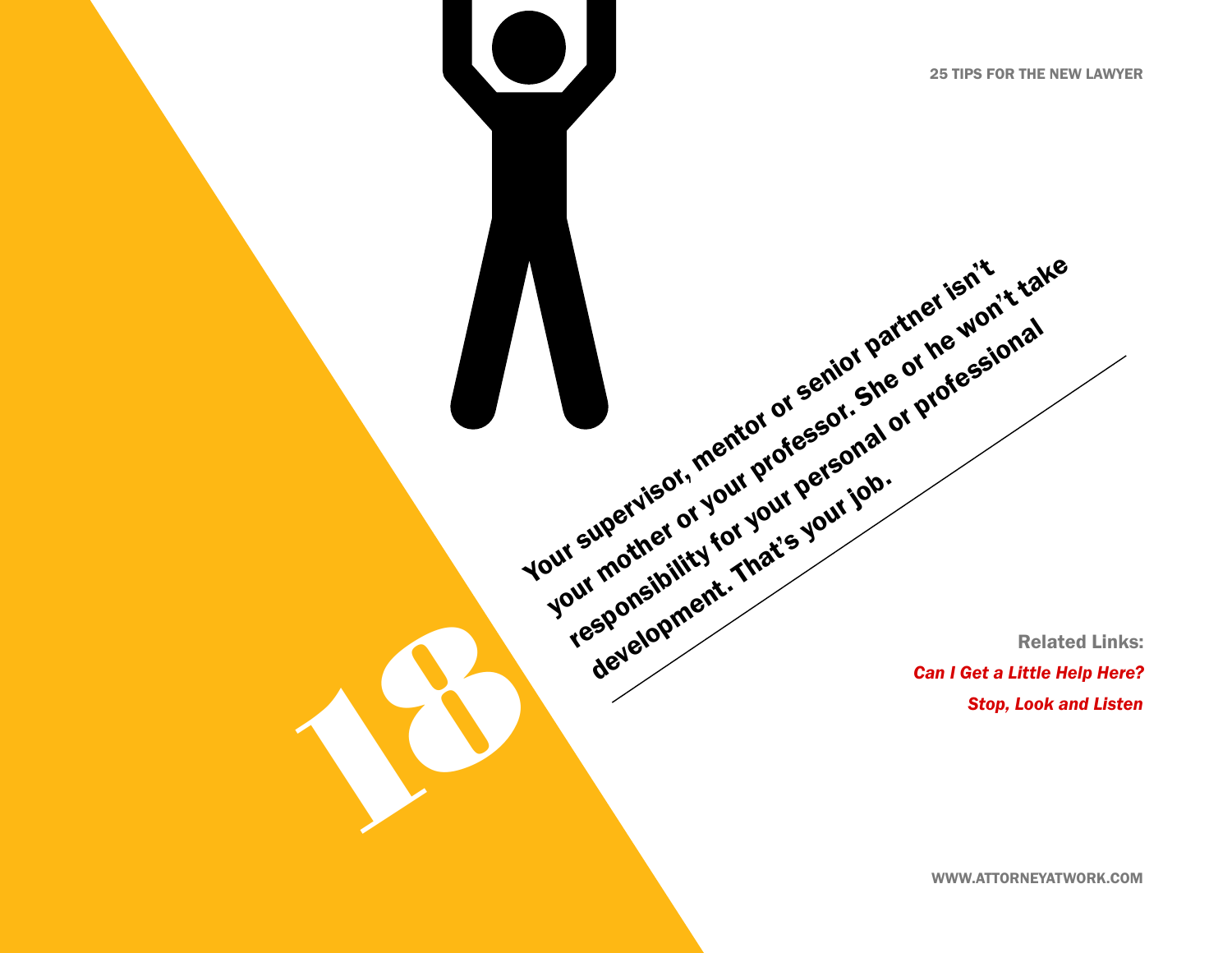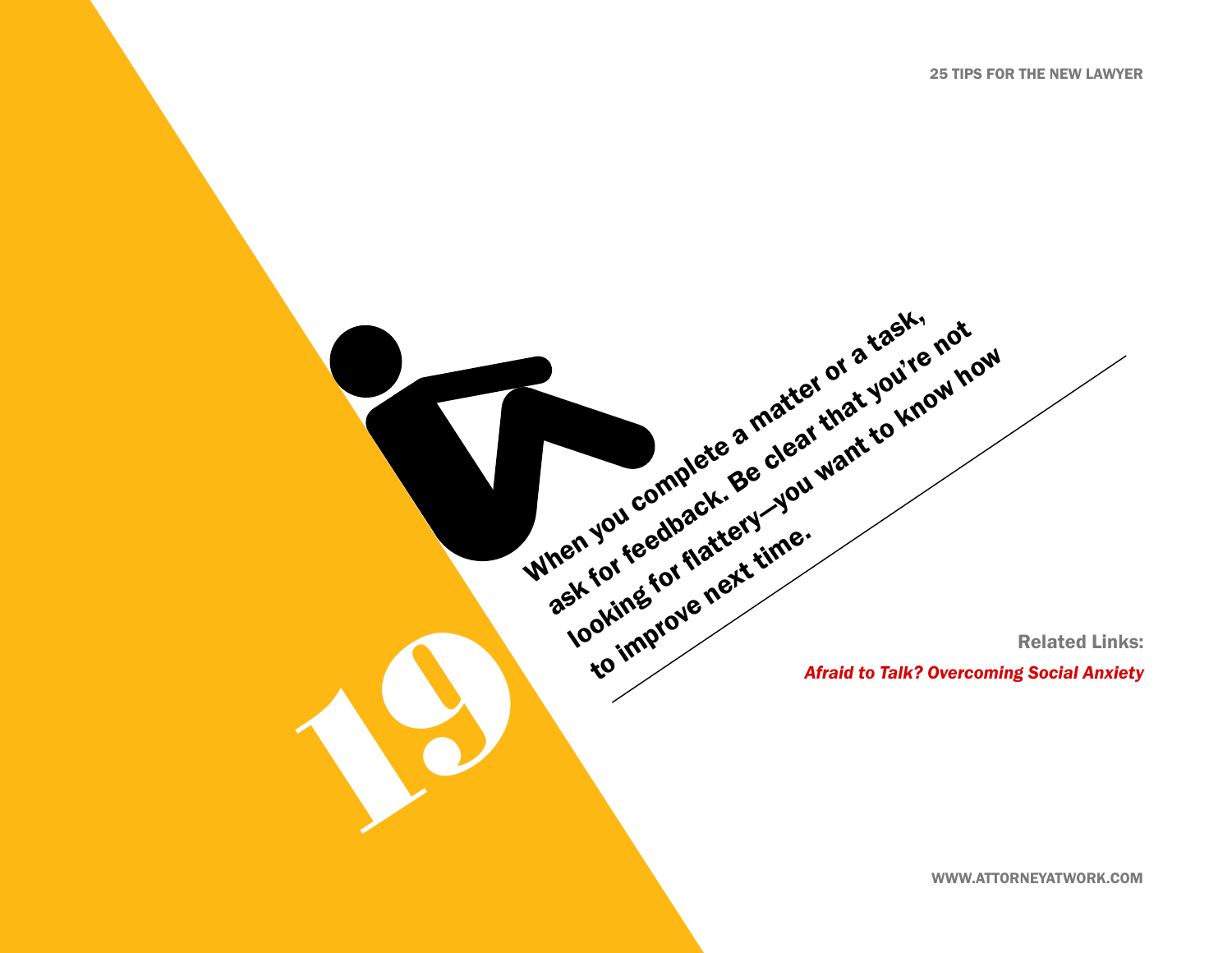and everyone of you'll be your own worst energy<br>and everyone also whole your own worst energy<br>and everyone also would be your own worst energy<br>and everyone of you'll be your own worst energy<br>and everyone of you'll be your

professional or you'll be you town worst enemy. *[Shape Up Your Social Status Daily](http://www.attorneyatwork.com/uncategorized/shape-up-your-social-status-daily) [Buff Up Your Bio](http://www.attorneyatwork.com/articles/buff-up-your-bio) [Business Development Marching Orders](http://www.attorneyatwork.com/articles/your-business-development-marching-orders)* Professional or you'll be your own worst enemy.<br>Professional or your own work through the your work tenemy.<br>Professional or you'll be your own worst enemy.<br>Professional or you'll be your own worst enemy. *[Today's To-Do: Promote Self](http://www.attorneyatwork.com/articles/todays-to-do-promote-self)*

It's time to clean up your act online.<br>It's time to clean up your now to use.<br>It's time to cleants knowledge colleants.

Potential clients know how to use Google just<br>stime to clean up your act online. Google just<br>stime to clean up your now to use gou look (mc<br>exime to clean up your now colleague your worst

like you. So do entitle you'll be your own worse interesting the clean up your now to use google increasing<br>time to clean up your now to use google increasing<br>time to clean up your now to use your look (morst energy)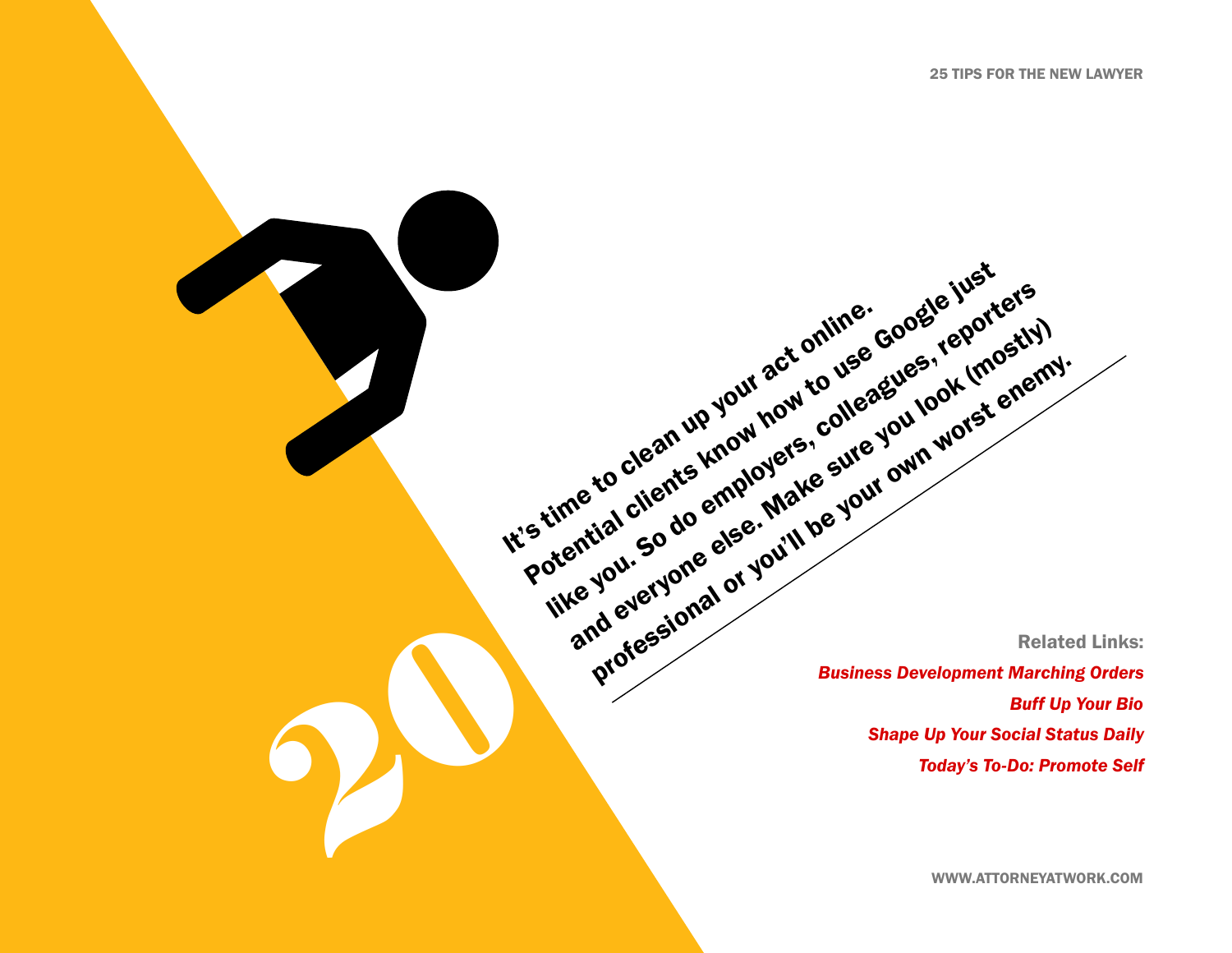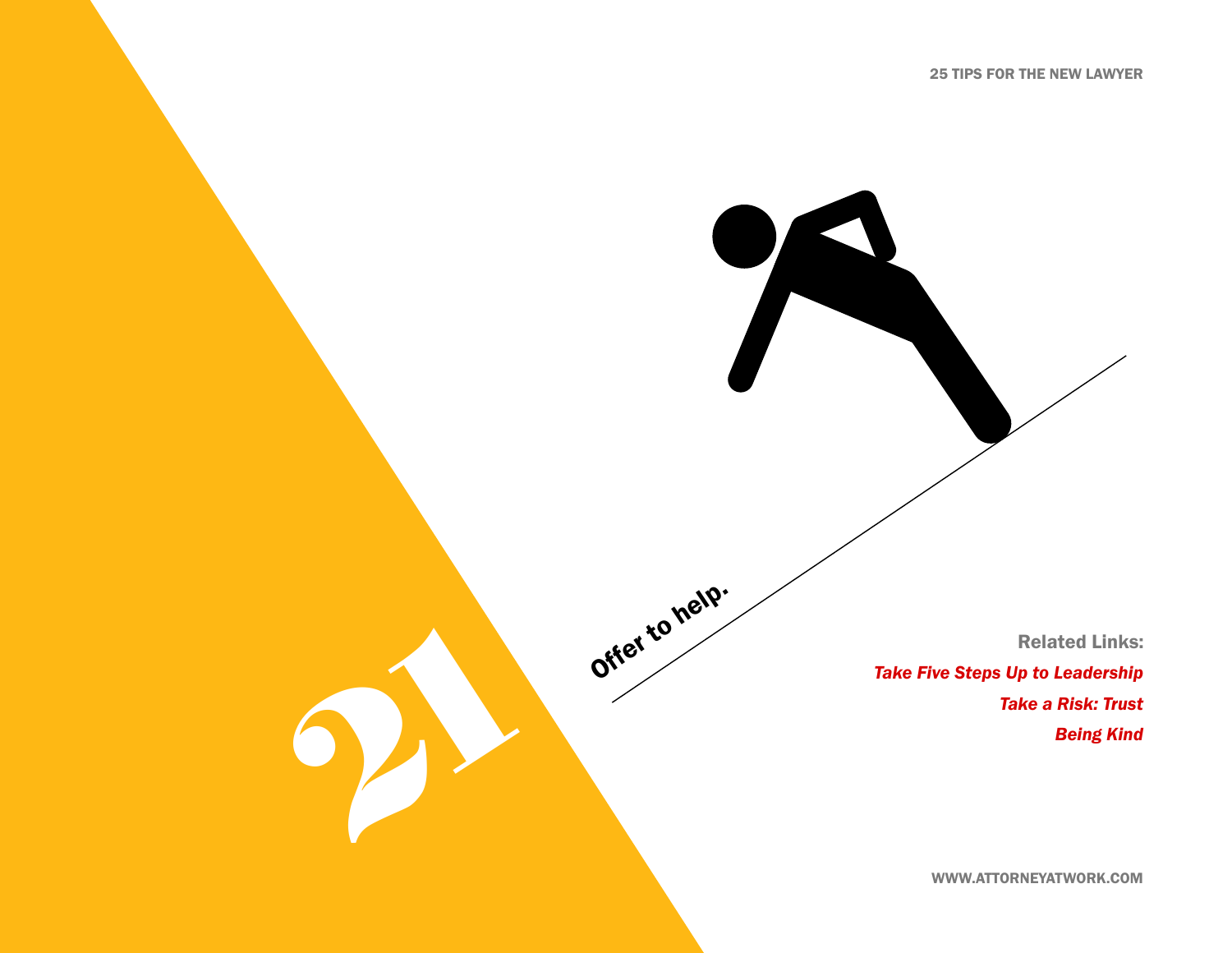Related Links:

*[Back Off That Send Button, Buddy](http://www.attorneyatwork.com/articles/back-off-that-send-button-buddy)  [Stamp Out Snoozing](http://www.attorneyatwork.com/articles/stamp-out-snoozing) [Ditch the "I Didn't Get It Done Today" Blues](http://www.attorneyatwork.com/articles/ditch-the-i-didnt-get-it-done-today-blues)* Ather people are busy, too. Value and guard their time as well as your own.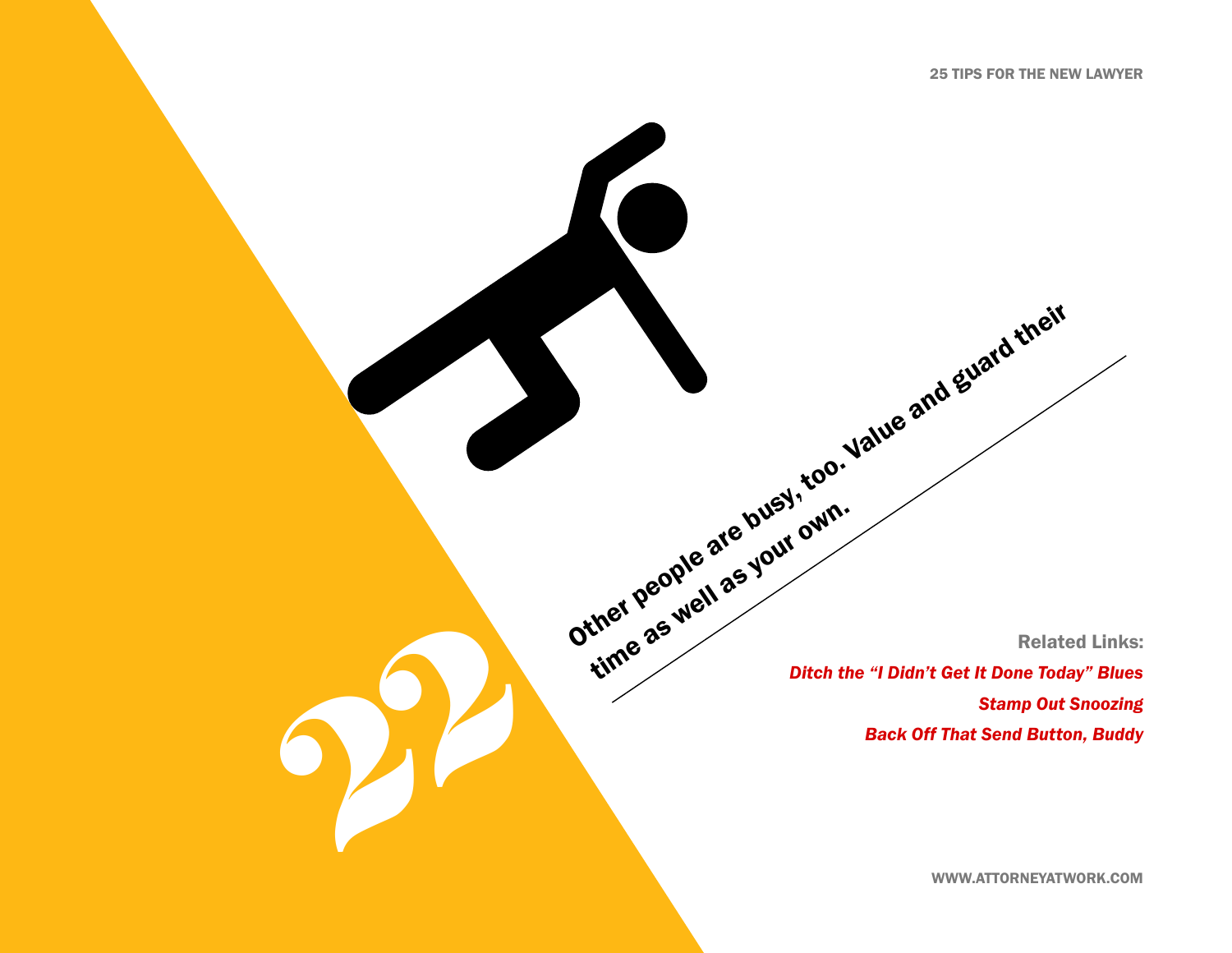Take notes. It helps you remember, and it shows is<br>also the set in the policy of the down. while, too.

 $\bullet$ 

people that you believe what they are saying is<br>the notes, it helps you remember, and it single is<br>the notes, it helps you remember, are saying is<br>people that you believe write down.

Related Links: *[Conference Call Etiquette](http://www.attorneyatwork.com/articles/conference-call-etiquette) [Make Meetings Count](http://www.attorneyatwork.com/articles/make-meetings-count) [Say What?](http://www.attorneyatwork.com/articles/say-what)* important enough to write down.<br>are notes, it neits you remember are saying is<br>are notes, it neits you believe what they are saying is<br>people that you believe write down. Important enough to write down!" while, too.) *[Using the iPad in Meetings](http://www.attorneyatwork.com/articles/using-the-ipad-in-meetings)*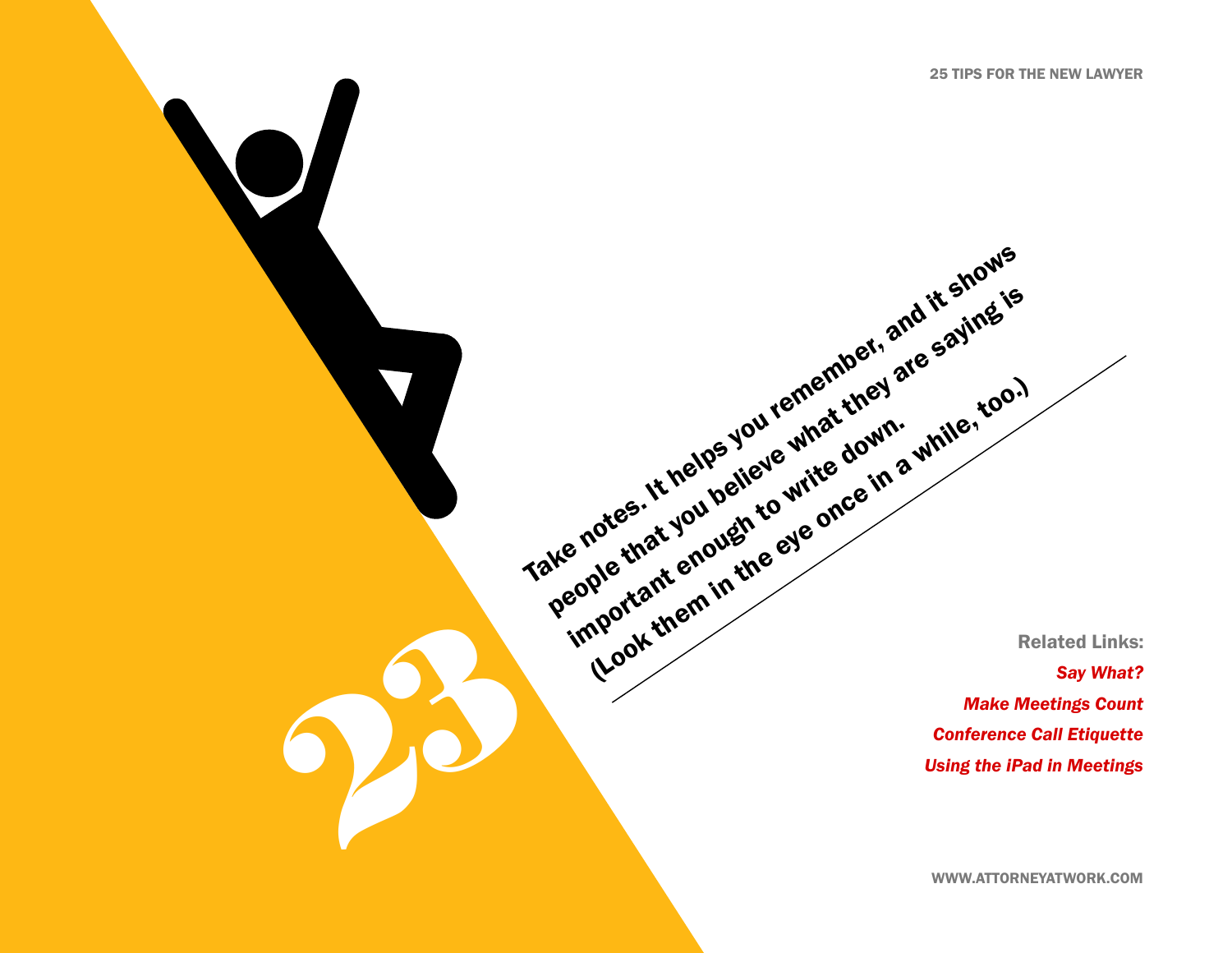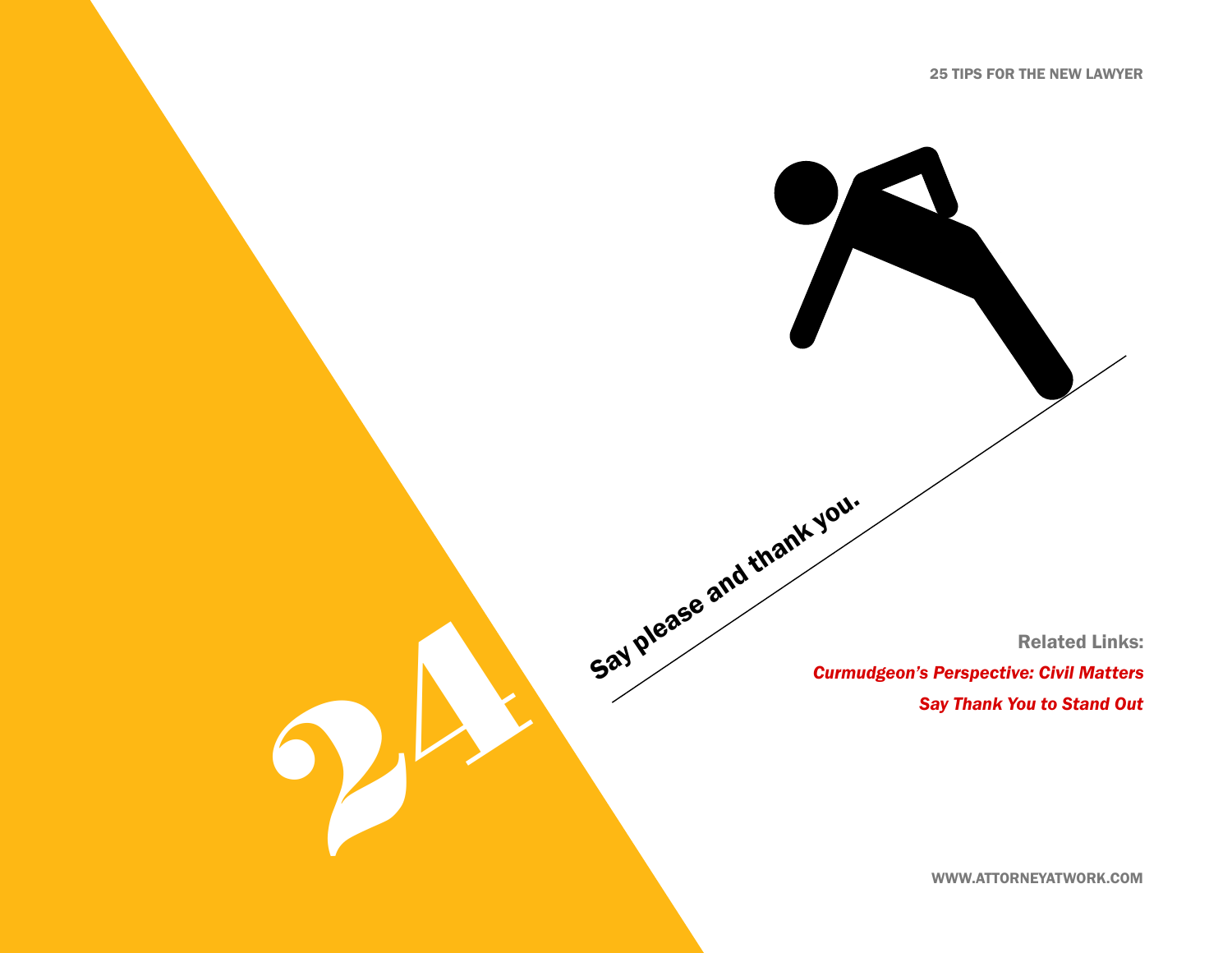*[Sign up for Attorney at Work](http://www.attorneyatwork.com/subscribe) and get good ideas like these delivered directly to your computer, tablet or smartphone each morning.* Remediation for them.

Remember that clients don't always want a

lawyer. Somethings they just need someone to